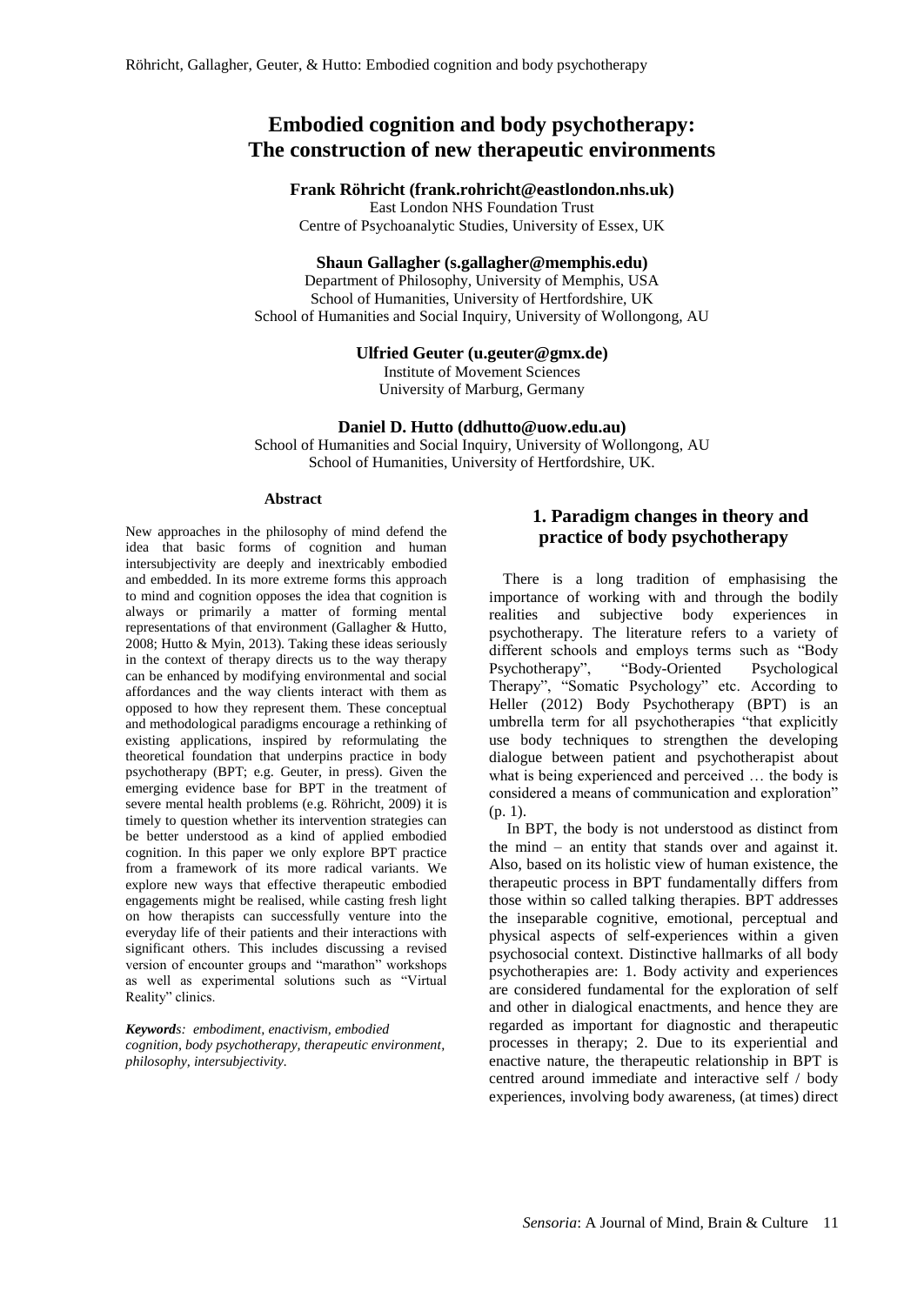physical contact (e.g. touch) and psychomotor expression; 3. The full range of expressive behaviours (posture, gestures, facial expression, movement) is flexibly and dynamically engaged; these are therapeutically utilised as required; 4. BPT recognises and emphasises the importance of creativity and personal resources/skills/capabilities for effective affect- and self-regulation.

Theory and practice in BPT has changed significantly over time. Body psychotherapy has been motivated by and formulated in terms of heterogeneous theoretical frameworks. Following a brief description of those historic roots and developments, we suggest in this article that BPT can find a new fruitful underpinning within the framework of radically embodied and enactive cognition. Hereby the paradigm is shifting emphasis from the "what" is experienced to the "how" of experiencing.

Historically, the development of BPT started with two main ideas at the beginning of the last century. Wilhelm Reich (1933), a psychoanalyst, proposed that conflict creates not only defence mechanisms but also patterns of resistance in body systems, and that such resistance can be addressed not only by verbal means but also through body techniques. The second main root developed independently out of body pedagogies where the main idea was that bodily systems could be regulated through active mindful observing, perceiving and sensing of one's own body. Later, influenced by Humanistic Psychology and developments within the field of Psychoanalysis, experiential and experimental methods came forward. Specific importance was assigned to personal resources and interpersonal dynamics over drives and instincts (e.g. Soth, 2009). This fostered an emphasis on self-actualisation and the "here and now" aspects of the therapeutic relationship; therapist began exploring the psychic structure in the context of empathic and creative embodied intersubjectivity and for the restoration of a participative bodily self. Fuchs (2011) accordingly suggests reconsidering the unconscious as "the unrecognised reverse side of our experience and conduct" (p. 94). It is "not an intra-psychic reality residing in the depths 'below consciousness'. Rather, it surrounds and permeates conscious life … It is an unconscious which is not to be found inside the individual, but in his relationship to others" (p. 100).

Research findings in the field of embodied cognition and affective neuroscience stimulated the latest shift in theory and practice of BPT. The main focus is now upon the central importance of conscious bodily experiencing, emotion regulation and interactive (relational) self-management (e.g. Geuter, 2009 and in press, Röhricht, 2011). BPT treats meaning as originating in processes of embodied experiences and interactive relationships with others and the wider environment. Johnson (2007) suggests that meaning is grounded in bodily experiences. Meaning making – a

centre piece of any psychotherapy - is a process operating through our embodied experiences and emotional encounters, our sensory-motor responses to changes of the environmental milieu, "'mind' and 'body' are merely abstracted aspects of the flow of organism-environment interactions that constitutes what we call experience" (Johnson, 2007, p. 12).

Accordingly, clinical practice in contemporary body psychotherapies diverted gradually away from predominant efforts aiming at perceived patterns of resistance in body systems towards a flexible and integrated approach of both verbal and bodily engagement. In the past, BPT concentrated on working with chronic habitual motor responses to conflict – those that result in fixed muscular pattern of tonic contraction against the release of (supposedly suppressed) impulses and somatic responses to conflict. This form of embodied therapy progressed towards a therapeutic process aiming to help individuals in their efforts to regulate their interacting in the best possible, needs-based, way. Personal strengths and capabilities are recognised and effectively utilised whilst addressing dysfunctional response patterns to primary deficits and a history of adversity. In BPT such engagements explicitly and centrally include working with and through the range of somatic processes such as directing attention to, and thus changing, one's breathing pattern or subtle and gross motor activity (facial expression, gestures, posture, movement, intonations). This, for example, proves useful as a means of adjusting emotional responses.

At the same time, body awareness techniques are utilized with a view to emphasise the importance of embodied activity for one's state of mind. This involves for example working with different items on the body surface, attentional shifts with contemplative exploration of different body parts or introducing analogies with natural objects such as feather, stone, wood and the like. Interventions of this kind are combined with perception of hitherto unfelt emotions and affective regulation techniques, all in the context of interactions that unfold through the therapeutic relationship. Crucially, body psychotherapists achieve their results not exclusively through discourse and reflection but through dynamically interactive embodied engagements. This is achieved by directly engaging in affective resonance with and utilising the full range of the client's emerging impulses and responses, bringing these to the fore through - for example - body awareness, movement and mirroring exercises. This suggests that therapeutic relationships established in BPT can be given a new theoretical grounding as they appear to be most naturally understood within an embodied and enactive framework of mind and cognition.

Going back to the roots of BPT, it is interesting to note that Reich had attempted to understand the living process within the context of drive theory and later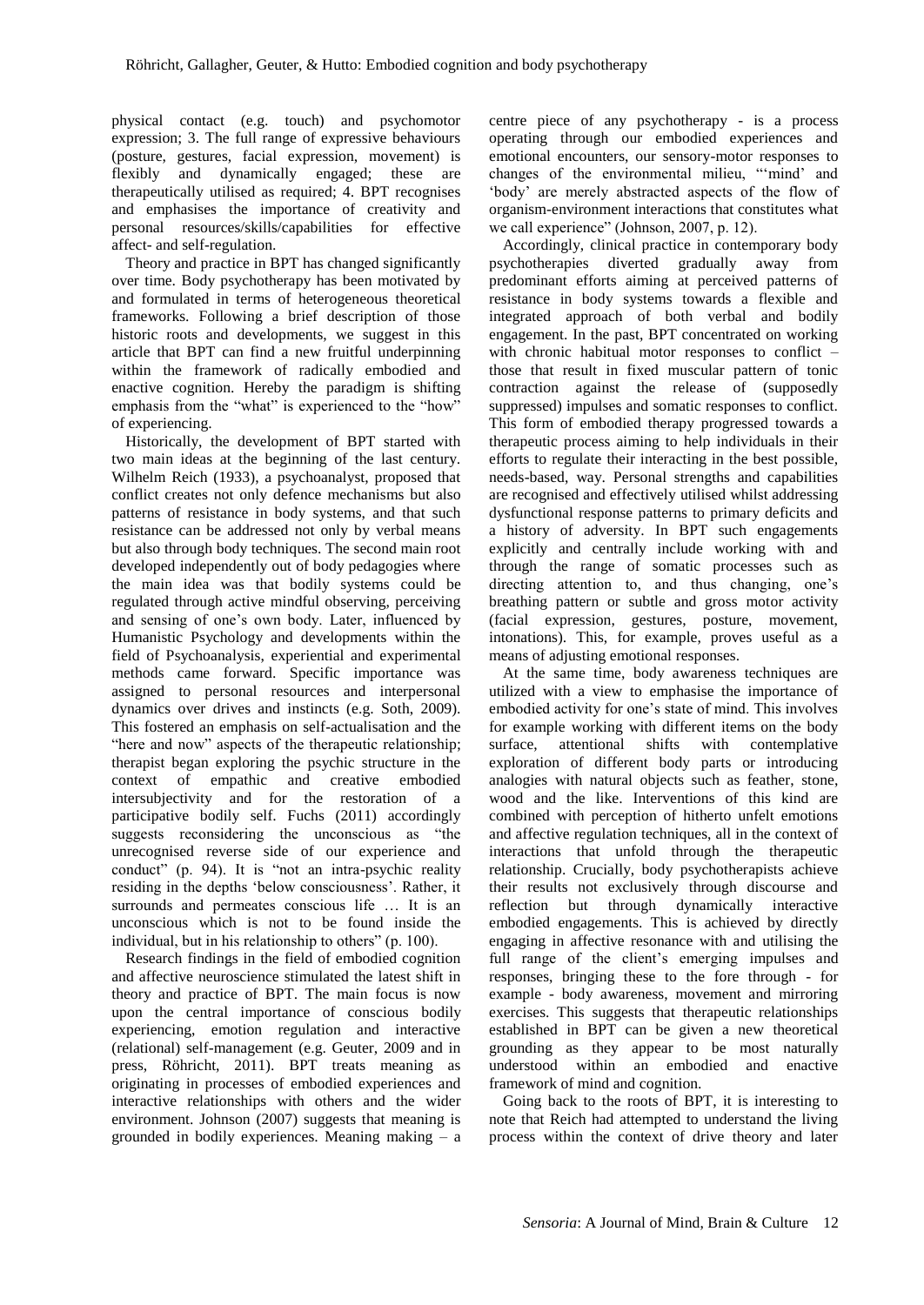within the theory of the ultimate motivation of all living entities. He was searching for a universal force whilst proposing the existence of some kind of not yet discovered form of "energy" as the main bonding and holding principle of living matter (Heller, 2012, pp. 494ff). Enactivists, drawing on the theory of autopoiesis originating with Maturana and Varela (1992), suggest a different route that can be utilised for embedding the theory of body psychotherapy within the wider theory of life. Maturana and Varela (1992) recognise the selforganisational structure of living processes as the main unifying principle of life and mind. The living is characterised as a structure that is constantly recreating itself and re-establishing its boundaries. Living entities have an autopoietic organisation and as autonomous units they create their own boundaries in tension with the surrounding environment. Because living entities are constantly and actively producing themselves, being and acting are two sides of the same coin. Even on a very basic level when cells divide and reproduce in their internal biological milieu this is, in part, in response to their interacting with external factors. Maturana and Varela call this 'structural coupling': environment and organism are mutually dependent on each other; perception, emotion and action cannot be separated, and have to be therefore processed in parallel within therapeutic settings and environments.

## **2. A Radically Enactive Perspective - and potential consequences for psychotherapy**

The embodied cognition movement has matured into a flourishing research program with many branches. Embodied cognition has come of age. Even traditionalists who view this program with scepticism admit embodied cognitive science is now a force to be reckoned with, one that: "is sweeping the planet" (Adams, 2010, p. 619). The main driver of its growth is a continuous stream of empirical findings that provide "substantial evidence in support of the pervasive occurrence of embodied cognition" (Goldman, 2012, p. 80). It is now beyond serious dispute that cognition is embodied in important and surprising ways.

Phenomenologically informed *enactive* views on embodied cognition emphasise the idea that perception is "for action" – it is *action oriented* – and that this action-orientation shapes most cognitive processes (Noë, 2004). Other, extended mind approaches, highlight the ways that body and environment can dynamically scaffold and take up some of the cognitive load (Menary, 2007). Accordingly the notion of cognition is broadened to include processes that happen between body and environment. In a process of problem solving, for example, extended mind approaches defend the idea that one doesn't always arrive at solutions by thinking everything through by means of pure internal intellection. Rather, one may sometimes discover a solution to a problem through the manipulation of

different artefacts or technologies in the local environment. This may be as simple as using a pen and notebook to work out a mathematical problem (Clark & Chalmers, 1998). In the clinical context, this might take the form of arranging or manipulating the environment so as to facilitate the completion of a certain complex task, in the way a physical therapist organises the environment when promoting targeted activity.

Although these enactive, embodied and extended approaches to mind demand a significant philosophical rethink of traditional ideas about the nature, location and extent of minds it is still possible to understand these approaches in more or less radical ways. Despite the consensus that embodied and extended cognition must be taken seriously, there is continued disagreement about its nature. In many variations embodied and extended approaches keep faith with the idea that mental representations and contents are still, in some way or other, involved in the relevant mental activities. Radical (or replacement) accounts of enactive and embodied cognition, in contrast, take things further than, say, conservative sensorimotor and extended functionalist approaches to cognition (Wheeler, 2005; Clark, 2008).

Radical embodied and enactive accounts characterise cognition as essentially a kind of organismic activity taking the form of sensitive interactions stretching across the brain, body and environment (Dreyfus, 2002; Gallagher & Varela, 2003; Gallagher, 2005; Thompson, 2007; Chemero, 2009; Hutto & Myin, 2013). Inspired by scientific developments in robotics, dynamical systems theory and ecological psychology, the basic idea of cognition as embodied activity finds philosophical support from the phenomenological, American naturalist and Buddhist traditions of thought. The distinguishing feature of these more radical approaches is their wholesale opposition to the mainstream view that cognition essentially involves the collection and transformation of information in order to represent the world; fundamentally they challenge accounts of cognition that "take representation as their central notion" (Varela et al., 1991, p. 172), seeking to move away from the idea that the primary and defining work of minds is always, and at its base, that of representing and computing. Adopting the radical perspective, then, requires a major rethinking in our conception of bodies, brains and minds and how they are related. According to radical variants of enactivism and embodied cognition, the mind is not "in the head" – nor is cognition primarily a matter of manipulating representations; rather, mental activity is in the fullest sense truly distributed across body and environment.

To adopt the radical enactivist framework as a way of thinking about psychotherapeutic practice requires moving beyond the standard ways of thinking and talking about body-mind interactions. It requires therapists to work with individuals in a holistic manner where the mind is what the body does in its coupling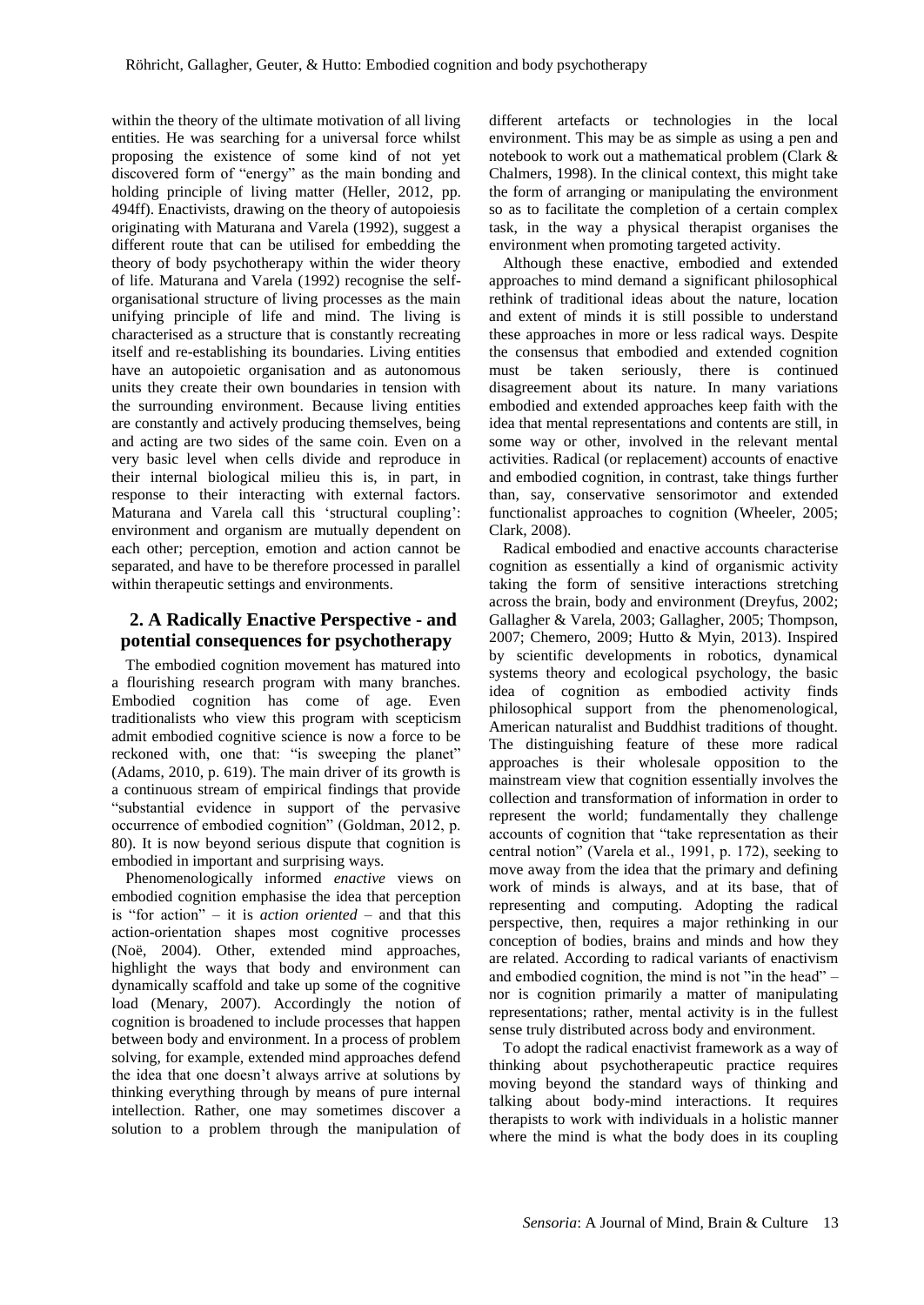with an environment. Importantly, because environments are not just physical, but are also social and cultural, bodily engagement has social-cultural significance. Taking this last point seriously requires recognition that enactvism is not just a framework for understanding lone, isolated individuals moving about the environment. It applies equally to intersubjective and social processes – which are also conceived of in terms of embodied engagements and interactions. This is especially relevant for therapeutic practices. The enactivist perspective forces a shift in focus away from thinking of mental life as something that occurs exclusively within individuals. Instead, mental life is out in the open, and is something that happens in interactions between individuals, others and the features of their environment. Perception and cognition in the therapeutic process are modulated through bodily movements, postures, expressions, gestures, and actions of both the therapist and the patient. These may be primarily communicative actions, but the bodily aspects of such actions contribute to a co-creation of meaning, or what De Jaegher and Di Paulo (2007) call 'participatory sense making', which is central to the therapeutic process. Therapeutic interactions are intersubjective processes in which patient's problems and possibilities for treatment can be understood as interactions between and with others and the world.

The bodily aspects of intersubjective interactions include both pre-reflective bodily self-awareness and awareness of the other's body. In the case of social interaction, as in the case of action, body awareness is different than in non-active observation or in reflective self-consciousness of one's body. For example, in action that involves reaching and grasping, the felt differentiation between hand and arm across the wrist is reduced (de Vignemont et al., 2009). That is, in action, the hand is not experienced as a body part differentiated from the arm, but is experienced as continuous with the arm: likewise the arm with the shoulder. In the case of intersubjective interaction, as we engage with the other, there is a mutual activation or resonance between bodies that dynamically inform the interactive process. Merleau-Ponty (1962) refers to this as an *intercorporeity* – an intersubjective embodied interaction that involves proprioception and kinaesthesia. This embodied engagement on the part of therapist and patient, and more generally, the relational interaction between them, forms part of the clinical reasoning and assessment processes, whether the therapist or the patient are reflectively aware of it or not.

This is a different model from the standard representationalist one which conceives of intersubjective relations in terms of third-person observation, where all of the important processes occur within the individual's head. Purely observational judgments made by the therapist on the basis of visual observation of the patient in various bodily postural

attitudes differ from judgments made in the context of action or interaction between therapist and patient. Embodied interaction is dynamic, and as such, is not simply something that one or the other individual accomplishes on his own. In the intersubjective context, perception is often *for inter-action* with others, where perceptually-guided embodied interaction becomes part of the process that allows mutual understanding (De Jaegher et al., 2010; Gallagher, 2009a).

The kind of understanding that emerges through embodied interaction depends in part on what Trevarthen (1979) calls 'primary intersubjectivity' – the mutual perception of facial expressions, postures, movements, gestures, and the give and take of sensorymotor processes. This concept is supported by evidence from developmental studies that suggest infants engage in embodied intersubjective practices from birth (Meltzoff & Moore, 1994; Trevarthen & Aitken, 2001). In such engagements timing and emotional attunements are essential. Although minor disturbances in timing and attunement can be quickly repaired in the ongoing interaction, more serious disruptions can lead to a failure of understanding. In addition, since such interactive processes are always situated, i.e. they always happen within particular contexts, the participants' understanding of the context or situation enters into their understandings of one another.

This idea of an enactive, embodied attunement between individuals has direct application in the clinical setting. Research on therapist-patient interaction demonstrates how the facial expression of the therapist mirrors patient's restrained feelings (e.g. Merten et al., 1996; Dreher et al; 2001). Mimetic-affective interaction in the first therapy hour is a valid predictor for later psychotherapeutic success or failure (Rasting & Beutel, 2005). The therapist's attuning to the cues, signs and symptoms of the patient takes the form of a process of *coordination to* and *coordination with* as described by Fuchs and De Jaeger (2009). The former involves individual unidirectional embodied actions; for example in the beginning of a session while the therapist orients herself and talks to the patient or settles the patient into position. The latter, in contrast, involves interaction and encompasses coordination *with* the patient**.** In these interchanges between therapist and the patient within a specific environment, both participants give and take, using a variety of bodily expressions: gaze direction, positioning, utterances and intonations, gestures, facial expressions, hands-on or other physical intentional interactions.

The full story of enactive social interaction includes more than this immediately embodied, primary intersubjectivity. It also includes 'secondary intersubjectivity' (Trevarthen & Hubley, 1978), in which physical environment and social context play an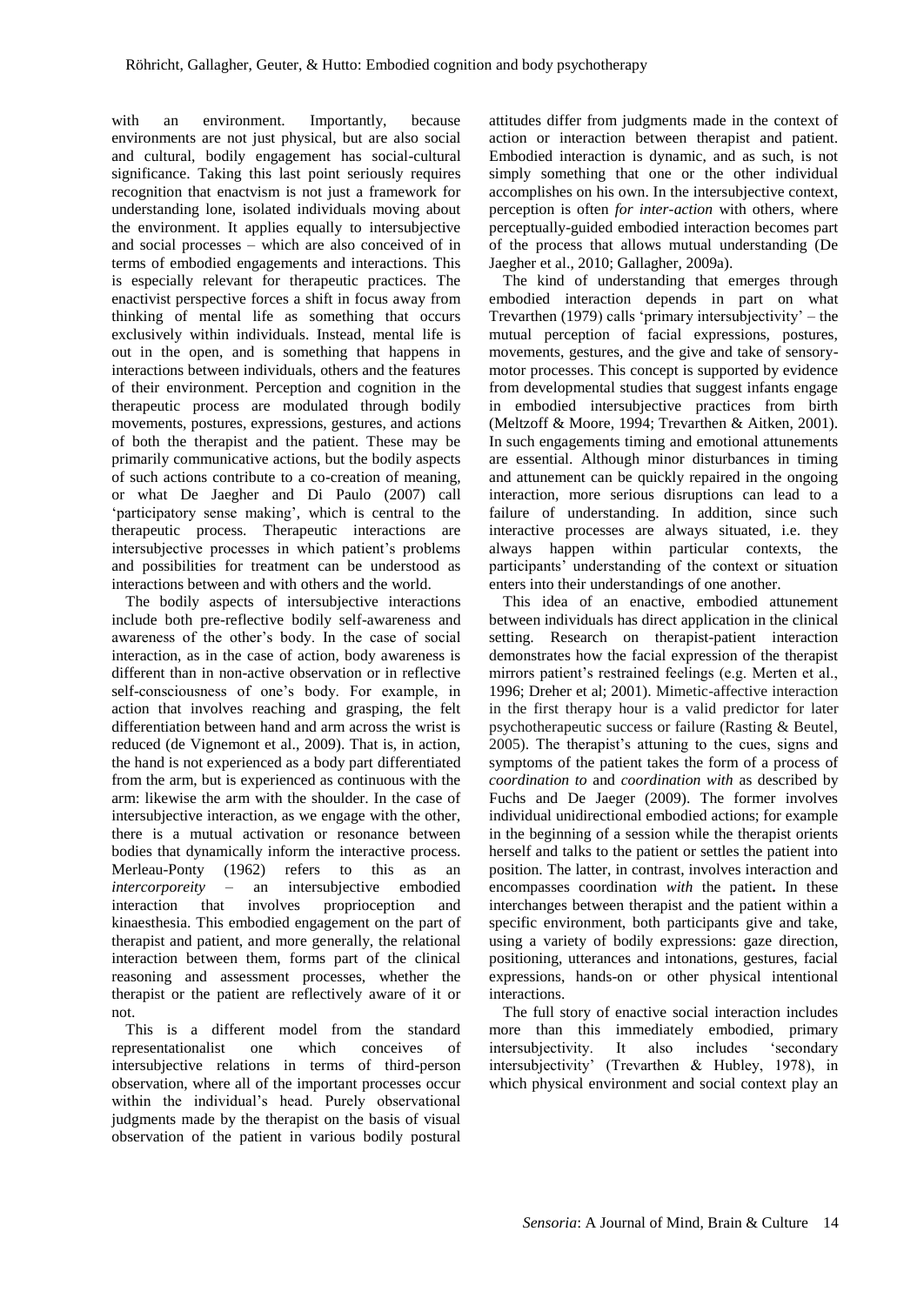important role in making understanding possible.<sup>1</sup> Secondary intersubjectivity involves just those aspects of understanding that are drawn from the particularities of the situation, and accomplished through joint attention and joint action, resulting, when things go well, in a shared sense of agency and a participatory sense-making. This implies that the everyday life settings in which the cognitive life of the patient plays out, including features of the clinical setting, can be critically important for the therapeutic process. The clinical setting – that is, the actual physical and social environment of the clinic – can be a major tool for the therapist's specialist practice, and the clinic's features may make a significant difference to successful embodied interactions.

# **3. Exploring Radically Enactive Approaches in Body (oriented) psychotherapy**

We have discussed the important features of a truly and radically embodied, enactive and environmentally embedded account of basic cognition and experiencing. Taking this sort of approach to mind seriously requires therapists to be sensitive to the complexity of intra- and interpersonal, cultural, historic and ecologic circumstances of individuals. These – and not just what is inside the person, neither in their 'minds' or 'bodies' – must be taken into account when attempting to alleviate stress and or change the pattern of selfregulatory responses to a range of challenging, distressing, problematic, traumatic, adverse factors or events. Exploring aspects of these ways of experiencing the world is not something that should be done in isolation. Techniques in body psychotherapy should seek to actively explore a wider set of relational phenomena – what and how a person dynamically interacts and engages with. This is different to asking "why" in an attempt to establish causal relationships stemming from hidden mental phenomena that operate only 'behind the scenes' and 'out of sight'.

The therapeutic interventions in body psychotherapy work on different levels, to a great extent directed towards affect-motor schemata (which need not be

1

understood 'mentalistically' but as active modes and styles of experiencing and acting). That is to say, such interventions aim to alter the patterns of experiencing and the corresponding regulation processes. Body psychotherapy in that sense seeks to treat dysfunctional embodied habits and tendencies by exploring and reconfiguring entrenched modes of experiencing and ways of interacting with the world and others. Even though the problem constellations are often out of reach of the psychotherapist, for change processes there is a need to explore and exemplify the settings in which such patterns or embodied responding unfolds: social groups, the workplace; the family home; the school; the university.

New, disorder-specific intervention strategies have been utilised for the development of group body psychotherapy manuals for severe and chronic mental disorders (schizophrenia, depression, somatoform disorder) and following successful evaluation of their efficacy in clinical trials they are now applied in clinical practice (e.g. overview Röhricht, 2009; Priebe et al., 2013; Röhricht & Priebe, 2006; Röhricht et al., 2011, 2013; Papadopoulos & Röhricht, 2013; Röhricht & Elanjithara, 2014). The manuals make particular reference towards working on the premise that intersubjectivity is deeply and inextricably embodied and embedded, whilst retaining a focus towards specific psychopathology. The two new models of embodied and enactive (action-oriented) psychotherapy described below (3.1 and 3.2) go beyond well-established bodypsychotherapeutic attempts to help individuals identify, learn and implement new adaptive strategies in relation to patterns of regulation problems. They extend the perspective towards the embedded nature of these kinds of problems. These intervention models provide an appropriate point of engagement for the therapist who must venture into the everyday life of their patients and their interactions with significant others.

### **3.1. The Encounter (and "marathon") Group model**

Therapeutic interventions relevant to Encounter Groups (EG) resemble features of a model of therapy inspired by the embodied/enactive and environmentally situated framework. This is a model in which participants enact an environment of interpersonal constellations that is representative of their key social encounters in day-to-day life. The extended workshop ("marathon") schedule over a period of 3-5 days allows for constant oscillation between the structured group therapy process and those procedures characteristic of family, friends, workplace, and inter-agency social scenarios. This is particularly relevant with respect to relatively common actions, such as caring for self and others, domestic procedures (cooking, cleaning), assignment of certain responsibilities prone to adapt

<sup>&</sup>lt;sup>1</sup>We note, in addition, the enactive approach acknowledges that social interactions, or more specifically, the interactions between therapist and patient, are not *wholly* and *solely* embodied interactions: they are also mediated and negotiated discursively by means of narratives. Both the therapist and the patient bring with them certain narratives that act as background for their expectations (Gallagher & Hutto, 2008; Hutto, 2008a&b). These narratives reflect both general social norms and specific patterns of expectations concerning clinical practice. All of these factors – the embodied immediacy of primary intersubjectivity, the contextualization involved in secondary intersubjectivity, and the narrative background – complicate, but also form crucial parts of therapeutic processes in the clinic.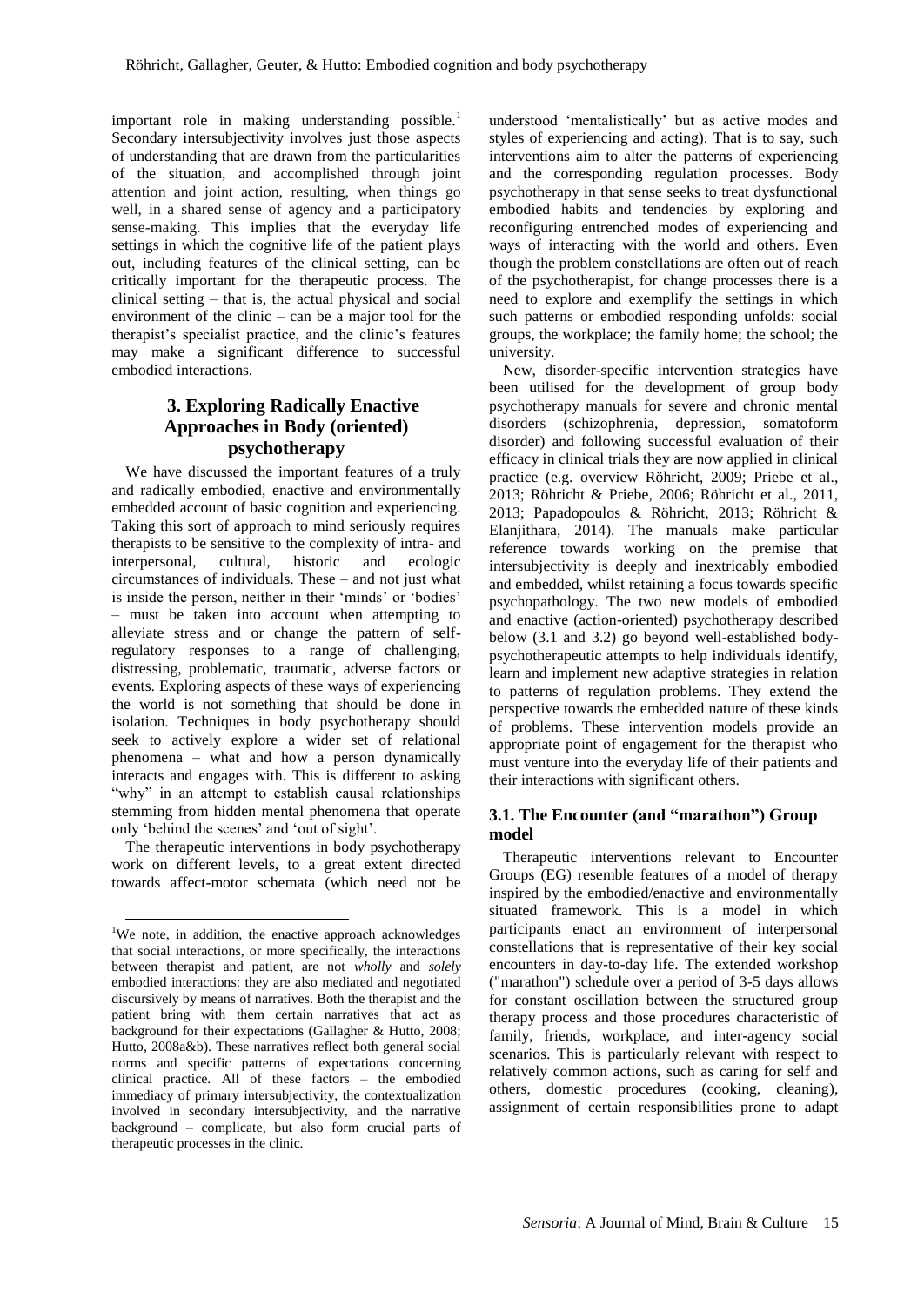hierarchical interdependencies and those triggering projective, inter-relational thoughts and feelings.

Encounter groups (EG) and the related model of marathon or extensive groups went out of fashion following fierce criticism regarding a perceived risk of harming participants due to the intensive exposure to strong emotions related to traumatic experiences. Elkins (2009, p. 271) refers to encounter groups as "the most visible manifestations of the humanistic movement of the 1960s" and Rogers (1970) called EGs the "most rapidly spreading social invention of the century" (p. 1). EGs emphasise the importance of both verbal and nonverbal interaction amongst participants and encourage open communication in respect of interpersonal issues, fostering open and emotionally charged dialogues, rather than the restricted inhibition of emotional expression that ordinarily govern social behaviour. The assumption in these groups is similar to that of personcentred therapy: the individual will grow in a positive way by challenging inadequate social restrictions and by interacting with others honestly and openly.

Elkins emphasises that the EG model was dropped because it was found "incompatible with the basic assumptions and values of contemporary mainstream psychology and with the conservative ideologies" (p. 267). This was at a time when a positivistic medical model was gradually applied in psychotherapy research and practice whilst Cognitive Behaviour Therapy became the dominant clinical model. A renewed interest in EG is currently emerging partially due to a general shift from individual to group therapy at times of austerity and limited health care funding; at the same time there is also a growing recognition of the importance of affective processes, empathic interaction and self-management. Rogers (1970) outlined the reasons for the EG movement: "It is a hunger for relationships, which are close and real; in which feelings and emotions can be expressed without first being carefully censored or bottled up" (pp. 10-11).

Elements of the EG approach applied within the therapy process include an emphasis on gestures of empathy/relatedness and an encouragement of expression of feelings (in posture, gestures, intonation, expressive motor action), sensitivity training and facilitated mirroring exercises. Depending upon the nature of the thematic focus, groups can be led by participants themselves with support from a therapist, who actively encourages dynamic movement-based enactments of thematic scenarios. The therapist provides structure and guidance as required, whilst giving room for spontaneous interacting of various responses to conflict and immediate support. Themebased group therapy mostly starts with exploration of polarities such as "yes/no", "to follow/lead", "to give/take" etc., allowing each participant to relate to the theme based upon their individual biographical histories.

The overall focus in EG is on self-awareness, exploration and disclosure, sharing and mirroring in a non-judgemental, non-categorising manner. The approach is resource-oriented, solution focused, aiming to shift emphasis away from dysfunctional aspects of self-regulation to the possibility of personal growth.

### **3.2. A mixed reality clinic**

One possible approach, which still remains experimental, involves constructing a clinic with the capacity to include virtual features of the sort that one finds in "Virtual Reality" (VR) and "mixed reality" (MR) environments. Hereby, the established therapeutic technique of working with and through embodied, interacted affective processes with imagined other persons (as in Gestalt therapy) are extended on the basis of new technological possibilities.

This technology-based, enriched intervention model resembles features of therapeutic techniques commonly employed in body psychotherapy, namely scenic enactments of past or present real life scenarios. The BPT manual for chronic schizophrenia (Röhricht & Priebe, 2006) for example includes creative inter-play such as group unison movement, creating body image sculptures, exploring spatial relationships in a safe contained space, engaging with others whilst handling objects such as buddy bands (e.g. holding one end each and lead or follow each other through room) or parachutes (e.g. holding it together in a circle with both hands, creating shapes or sounds manoeuvring it or pulling or letting loose). Common symptoms of boundary loss and somatic depersonalization are addressed with creation of virtual "homes" within the therapy room, using ropes, sticks and other objects to shape a place as open or closed as required; this place can then be approached ("visited") by other group members in order to explore intrapersonal closeness and distance features.

Preferably utilised in group BPT, these techniques can be used in an explorative manner, e.g. asking participants to play a particular part/role or function of their choice in a group sculpting activity such as actually creating an installation of a sculptured bicycle and make it work. In this task group members can embody the theme of "being an essential part of a function or process", representing anything from basic frame, pedals, wheels, lamps, a bell and the like. Whilst interacting according to a simple task such as moving forward patterns of intra- and interpersonal dynamics unfold in the experiential therapeutic environment; the therapist will relate to those emerging features as required, often leading to short pieces of individual therapy work in the midst of other participants, who often relate their own stories emotionally to the witnessed process. The other main purpose of such therapeutic enactments is to re-enact the virtual lived experience of a conflict or problem constellation. In this case other group members are often asked (based upon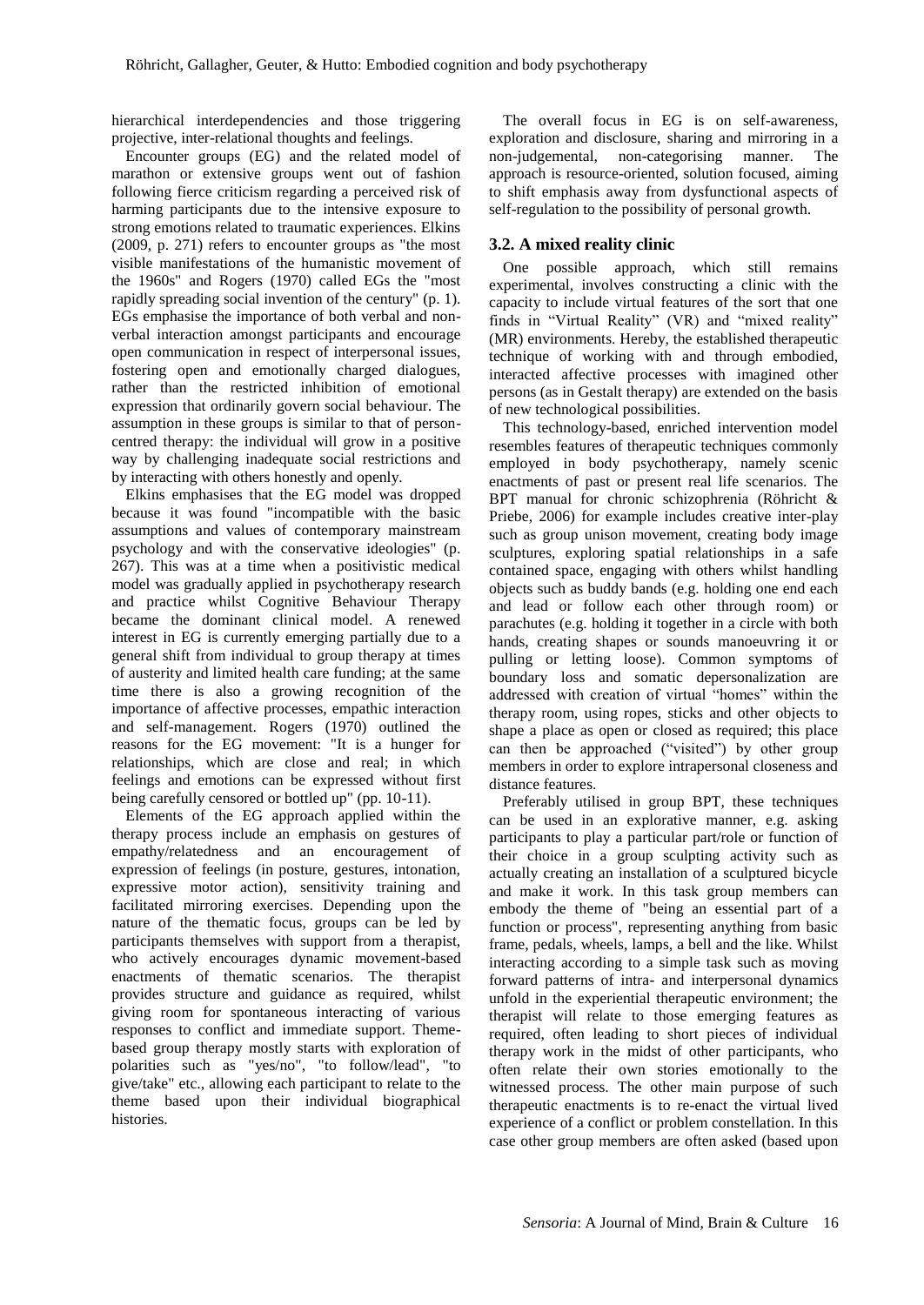perceived similarities) to play out a certain described role and corresponding characteristics of interacting, allowing the index patient to relate to the scene within the protected therapeutic environment. Initially this is done in a non-directive way so that the full range of cognitive, perceptual, affective and motor impulses can be enacted, followed by a more specific evaluation of consequences and alternative behaviours within the given interpersonal environment.

In the new, experimental model of a 'mixed reality clinic' spatial environments are created where participants interact with both physical (real) and digital (virtual) objects and environments in an integrated way (Milgram & Kishino, 1994). The construction of such virtual environments in a clinical setting, can introduce novel (more thoroughly embodied/enactive and environmentally situated) aspects to the therapeutic process (for reviews of efficacy and practicality, see Regenbrecht et al., 2006; Riva, 2005).

VR and MR have been used in medical and neurological therapeutic applications for a number of years. Cole et al. (2009), for example, used VR to provide a virtual arm for amputation patients with phantom limb pain. Use of the virtual arm to pick up virtual objects relieves pain that is otherwise chronic. Use of VR for hospitalized burn patients have also helped to address severe pain (Sharar et al., 2008). VR and MR have also been used in contexts of psychotherapy addressing phobias (for example, acrophobia [fear of heights -- Hodges et al., 1995; Rothbaum et al., 1995] and arachnophobia [fear of spiders -- Carlin et al., 1997]) and embodied disorders such as anorexia and eating disorders (Riva, 2005; Riva et al., 1998) and Post-Traumatic Stress Disorder (Difede et al., 2007). Carlin et al. (1997) used a mixed reality spider (a furry palm-sized replica of a Guyana bird-eating tarantula) in the treatment of a severe spider phobic. The patient used her virtual hand to explore the virtual spider at the same time that her real hand explored the physical replica spider. This provided tactile augmentation so that the virtual spider felt furry, and had weight. By using a position sensor, movement of the physical replica correlated with a similar movement of the virtual spider (Hoffman et al., 2003). The construction of MRs that replicate places familiar to the patient also finds application in therapy. Skills that are learned or re-learned within ME settings transfer to corresponding real-world situations better than those that are learned in VR settings. Following stroke, for example, the use of a MR kitchen that replicates the patient's real kitchen can facilitate both motor and memory recovery so that the patient can eventually take care of himself in his own home (e.g. Edmans et al., 2006; Pridmore et al., 2007).

This last example indicates the principle behind this approach. It is usually characterized in terms of brain plasticity, but is better conceived in terms of the overall system plasticity, where system means the self-

adjusting system of brain-body-environment. Changes to any one of these integrated factors can lead to pathologies or to cures. Changes to environment or to embodied practices can lead to plastic changes in the brain; and *vice versa*. Plasticity depends upon practice, and this suggests that in-clinic practice should be extended to extra-clinic practice – something that is feasible in some cases where the VR setting is portable. In other cases this may call for more intensive in-clinic practice.

A number of practical and theoretical issues remain open to further investigation. Consider the idea of psychotherapy that incorporates MR design (using VR computer technology and physical modules) to replicate a particular environment (based perhaps on a patient's drawing or photographs), or to expose a patient to an object or set of objects. In addition, avatar technology is advancing quickly, so that one could also introduce an avatar that resembles a particular person normally encountered in the replicated environment. Imagine the therapist and patient together walking into a mixed reality environment where the patient can interact with a virtual version of a significant other.

Imagine the therapist and a patient co-constructing a MR environment that replicates the delusional reality (Gallagher, 2009b) of a patient showing positive signs of schizophrenia. Could the virtual construction and then deconstruction of that delusion have positive therapeutic effects for positive symptoms of schizophrenia? Could a combination of BPT in a MR environment produce an even stronger effect on negative symptoms than BPT alone?

A first systematic attempt of avatar-based therapy is currently being evaluated in a trial conducted by researchers at the University College London, aiming to enable patients with schizophrenia to control the voice of their hallucinations. Results from a pilot study are encouraging, according to the researchers, three of the patients stopped hearing voices completely after experiencing them for 3-16 years. "The first stage in the therapy is for the patient to create a computer-based avatar, by choosing the face and voice of the entity they believe is talking to them. The system then synchronises the avatar's lips with its speech, enabling a therapist to speak to the patient through the avatar in real time. The therapist encourages the patient to oppose the voice and gradually teaches them to take control of their voices" (Weston, 2013).

One could argue that the virtual interaction of these enacted scenarios goes against the notion of the importance of embodiment in therapeutic encounters and this requires careful consideration depending upon the specific problems therapy aims to address; working within the context of new technological developments and utilisation of social media platforms can however significantly enrich the portfolio and offer creative new ways for therapeutic engagement (e.g. Goss & Ferns, 2010; Hanif, 2012).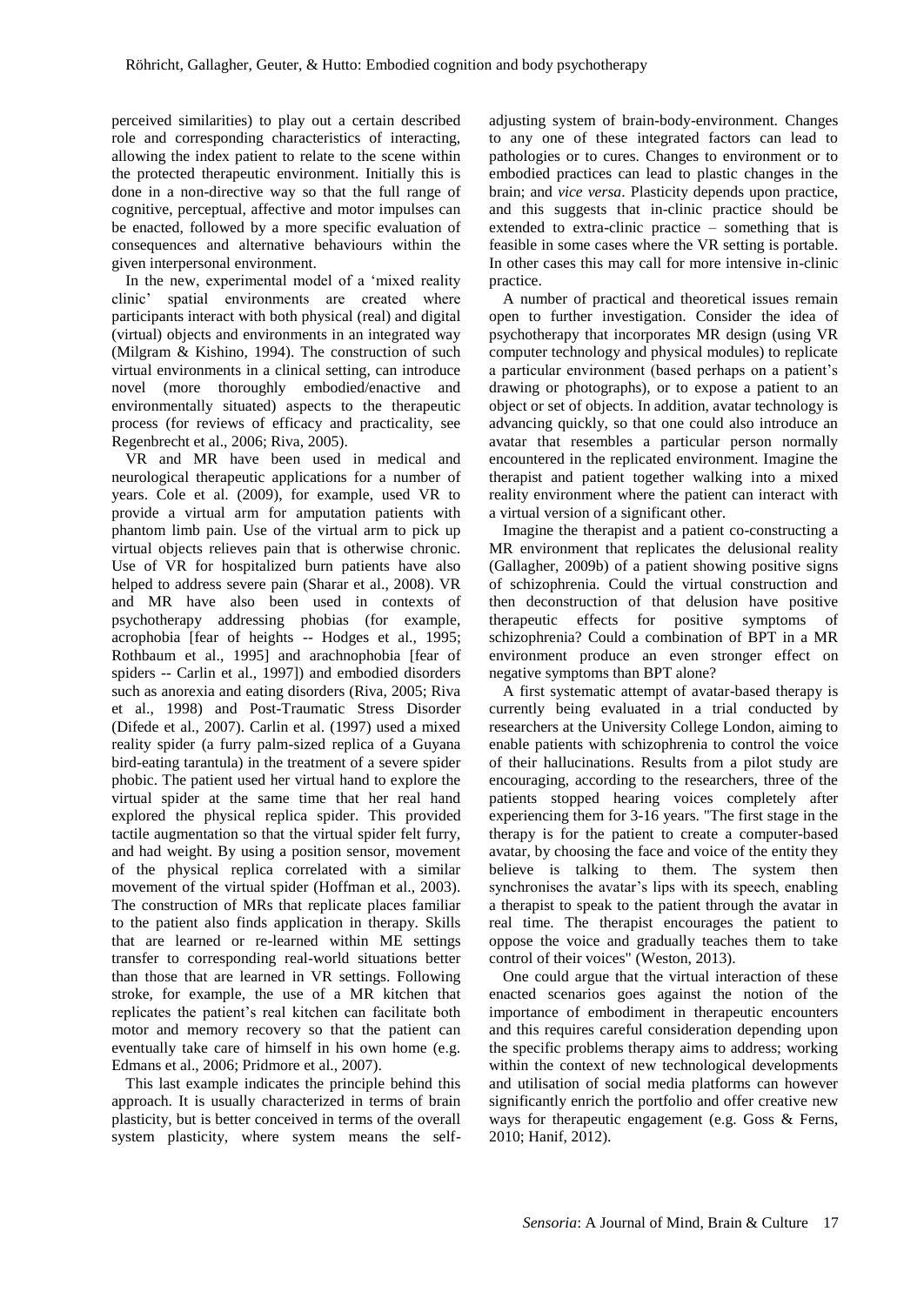### **4. Conclusions**

This paper aims to address the important "so what" question regarding whether embodied, enactive approaches to cognition can provide positive advice and inform innovative changes in psychotherapeutic practice. Body psychotherapy can benefit from updating its theoretical framework in line with new developments in the philosophy and sciences of the mind. In particular, there is good reason to think that it can gain from taking seriously the more radical variants of embodied and embedded cognition, with which BTP is naturally allied. This yields two main benefits. First, it provides BPT practioners with a better and more secure understanding of the relation between mental activity, the body and the environment compared to older accounts that are underpinned by a fundamental mind/body split. Secondly, as described in the final section, fully embracing the main lessons of radically embodied and enactive ways of understanding minds can both inspire and inform the development of new intervention techniques, allowing new BPT innovations in practice.

#### **References**

- Adams, F. (2010). Embodied cognition. *Phenomenology and the Cognitive Sciences*: 9, 619- 628.
- Carlin, A.S., Hoffman, H.G., & Weghorst, S. (1997). Virtual reality and tactile augmentation in the treatment of spider phobia: a case report. *Behaviour research and therapy*: *35*, 153-158.
- Chemero, A. (2009). *Radical embodied cognitive science*. Cambridge, MA: MIT Press.
- Clark, A. & Chalmers, D. (1998). The extended mind. *Analysis:* 58, 7-19.
- Clark, A. (2008). *Supersizing the Mind: Embodiment, Action, and Cognitive Extension: Embodiment, Action, and Cognitive Extension*. Oxford: Oxford University Press.
- Cole, J., Crowle, S., Austwick, G., & al. (2009). Exploratory findings with virtual reality for phantom limb pain; from stump motion to agency and analgesia. *Disability & Rehabilitation*: 31, 846-854.
- De Jaegher, H. & Di Paolo, E. (2007). Participatory sense-making. *Phenomenology and the Cognitive Sciences*: 6, 485-507.
- De Jaegher, H., Di Paolo, E. & Gallagher, S. (2010). Does social interaction constitute social cognition? *Trends in Cognitive Sciences:* 14, 441-447.
- de Vignemont, F., Majid, A., Jola, C. et al. (2009). Segmenting the body into parts: evidence from biases in tactile perception. *The Quarterly Journal of Experimental Psychology*: 62, 500-12.
- Difede, J., Cukor, J., Jayasinghe, N. et al. (2007). Virtual reality exposure therapy for the treatment of posttraumatic stress disorder following September 11, 2001. *Journal of Clinical Psychiatry*: *68*, 1639-1647.
- Dreher, M., Mengele, U. & Krause, R. (2001). Affective Indicators of the Psychotherapeutic

Process: An Empirical Case Study. *Psychotherapy Research*: 11, 99-117.

- Dreyfus, H. (2002). Intelligence without representation: the relevance of phenomenology to scientific explanation. *Phenomenology and the Cognitive Sciences:* 1, 367–83.
- Edmans, J. A., Gladman, J. R., Cobb, S. et al. (2006). Validity of a virtual environment for stroke rehabilitation. *Stroke*: *37*, 2770-2775.
- Elkins, DN. (2009). Why Humanistic Psychology lost its power and influence in American Psychology. Implications for advancing Humanistic Psychology. *Journal of Humanistic Psychology:* 3, 267-291.
- Fuchs, T. (2011) Body memory and the unconscious. In: D. Lohmar, & D. J. Brudzinska (eds) *Founding Psychoanalysis. Phenomenological Theory of Subjectivity and the Psychoanalytical Experience* (86-103). Dordrecht: Kluwer.
- Fuchs, T. & De Jaegher, H. (2009). Enactive intersubjectivity: Participatory sense-making and mutual incorporation. *Phenomenology and the Cognitive Sciences:* 8, 465-86.
- Gallagher, S. (2005). How the Body Shapes the Mind. Oxford: Oxford University Press.
- Gallagher, S. (2009a). Two problems of intersubjectivity. *Journal of Consciousness Studies:* 16, 289-308.
- Gallagher, S. (2009b). Delusional realities. In L. Bortolotti & M. Broome (eds.), *Psychiatry as Cognitive Neuroscience* (245-66). Oxford: Oxford University Press
- Gallagher, S. & Varela, F. (2003). Redrawing the map and resetting the time: Phenomenology and the cognitive sciences. *Canadian Journal of Philosophy.*  Supplementary Volume*:* 29, 93-132.
- Gallagher, S. & Hutto, D. (2008). Understanding others through primary interaction and narrative practice. In: J. Zlatev, T. Racine, C. Sinha & E. Itkonen (eds). *The Shared Mind: Perspectives on Intersubjectivity* (17- 38). Amsterdam: John Benjamins.
- Geuter, U. (2009). Emotionsregulation und Emotionserkundung in der Körperpsychotherapie. In Thielen, M. (ed.). Körper - Gefühl - Denken. Körperpsychotherapie und Selbstregulation (69-94). Gießen: Psychosozial -Verlag.
- Geuter, U. (in press) *Body psychotherapy. A theoretical outline for clinical practice (Körperpsychotherapie: Grundriss einer Theorie für die Klinische Praxis*). Heidelberg: Springer.
- Goldman, A.I. (2012). A moderate approach to embodied cognitive science. *Review of Philosophy and Psychology:* 3, 71-88.
- Goss, S. & Ferns, J (2010). "Using Cell/Mobile Phone SMS to Enhance Client Crisis and Peer Support". In: Anthony, K., Nagel, DA. & Goss, S. (eds). *The Use of Technology in Mental Health: Applications, Ethics and Practice (56-67).* Springfield, IL: Charles C. Thomas Pub Ltd. Haniff, D. (2012). A serious game to help people with depression. *Therapeutic Innovations in Light of Technology:* 2, 9-14.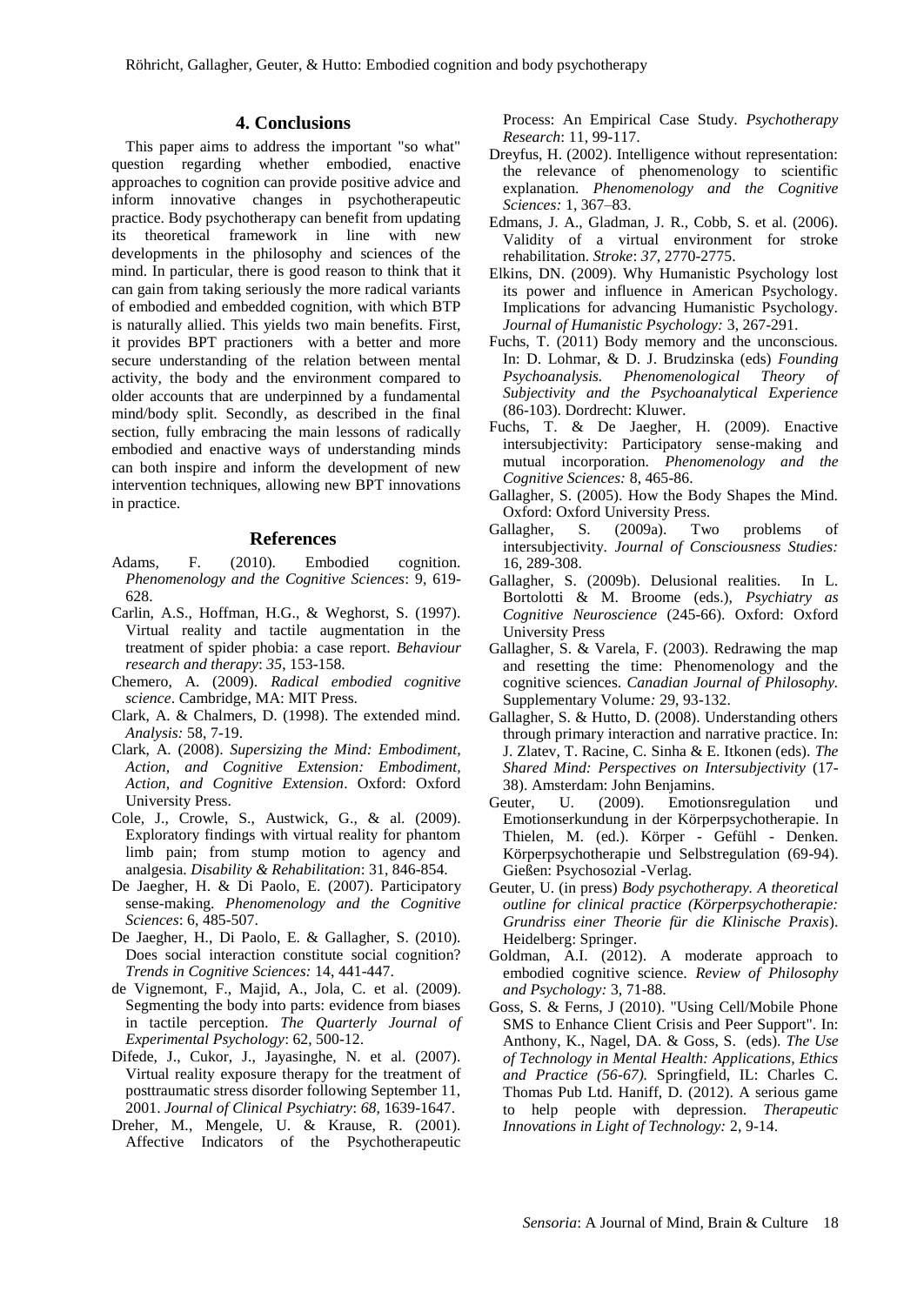- Heller, M.C. (2012). *Body Psychotherapy. History, Concepts, Methods*. New York, London: W.W. Norton & Company.
- Hodges, L.F., Kooper, R., Rothbaum, B.O., et al. (1995). Virtual environments for treating the fear of heights. *Computer Innovative Technology for Computer Professionals:* 28, 27-34.
- Hoffman, H.G., Garcia-Palacios, A., Carlin, A. et al. (2003). Interfaces that heal: coupling real and virtual objects to treat spider phobia. *International Journal of Human-Computer Interaction*: *16*, 283-300.
- Hutto, D.D. (2008a). *Folk Psychological Narratives: The Sociocultural Basis of Understanding Reasons*. Cambridge, MA: MIT Press.
- Hutto, D. D. (2008b). The Narrative Practice Hypothesis: Clarifications and Consequences. *Philosophical Explorations:* 11, 175-192.
- Hutto, D.D. (2011). Philosophy of Mind's New Lease on Life: Autopoietic Enactivism meets Teleosemiotics. *Journal of Consciousness Studies*: 18, 44-64.
- Hutto, D. & Myin, E. (2013). *Radicalizing Enactivism. Basic Minds without Content*. Cambridge: MIT Press.
- Johnson, M. (2007). *The Meaning of the Body. Aesthetics of Human Understanding*. Chicago: The University of Chicago Press.
- Maturana, H. & and Varela, F. (1992) *The Tree of Knowledge. The Biological Roots of Human Understanding. (Revised Edition)*. Boston, Ma.: Shambhala.
- Meltzoff, A. N. & Moore, M. K. (1994). Imitation, Memory, and the Representation of Persons. *Infant Behavior and Development*: 17, 83-99;
- Menary, R. (2007). *Cognitive Integration: Mind and Cognition Unbounded*. Basingstoke: Palgrave MacMillan.
- Merleau-Ponty, M. (1962). *Phenomenology Perception*. London: Routledge & Kegan Paul.
- Merten, J., Anstadt, T., Ullrich, B., et al. (1996). Emotional experience and facial behavior during the psychotherapeutic process and its relation to treatment outcome: A pilot study. *Psychotherapy Research*: 6, 198-212.
- Milgram, P. & Kishino, F. (1994). A taxonomy of mixed reality visual displays. *IEICE Trans Inform Systems E77-D*, 12.
- Noë, A. (2004). *Action in Perception*. Cambridge, MA: MIT Press.
- Papadopoulos, N. & Röhricht, F. (2013) An investigation into the application and processes of manualised body psychotherapy for depressive disorder in a clinical trial. *Body, Movement and Dance in Psychotherapy. An International Journal for Theory, Research and Practice.* DOI: 10.1080/17432979.2013.847499
- Pridmore, T., Cobb, S., Hilton, D., et al. (2007). Mixed reality environments in stroke rehabilitation: interfaces across the real/virtual divide. *International Journal on Disability and Human Development*: *6*, 87-96.
- Priebe, S., Savill, M., Reininghaus, U., et al.. (2013). Effectiveness and cost-effectiveness of body psychotherapy in the treatment of negative symptoms of schizophrenia – a multi-centre randomised controlled trial. *BMC Psychiatry*: 13, 26.
- Rasting, M. & Beutel, M. E. (2005). Dyadic affective interaction patterns in the intake interview as a predictor of outcome. *Psychotherapy Research*: 15, 188-198.
- Regenbrecht, H., Wickeroth, D., Dixon, B., et al. (2006). Collaborative mixed reality exposure therapy. In *Cyberworlds, 2006. CW'06. International Conference on IEEE* (25-32).
- Reich, W. (1933, 1970). *Character Analysis*. New York: Farrar, Straus and Giroux.
- Riva, G. (2005). Virtual reality in psychotherapy: review. *Cyberpsychology & behaviour*: *8*, 220-230.
- Riva, G., Bacchetta, M., Baruffi, M., et al. (1998). Experiential cognitive therapy: a VR-based approach for the assessment and treatment of eating disorders. In: Riva, G., Wiederhold, B., & Molinari, E. (eds.) *Virtual environments in clinical psychology and neuroscience: methods and techniques in advanced patient–therapist interaction* (120–135). Amsterdam: IOS Press.
- Rogers, C. (1970). *Carl Rogers on encounter groups.* New York: Harper & Row.
- Röhricht, F. (2009) Body oriented psychotherapy the state of the art in empirical research and evidence based practice: a clinical perspective. *Body, Movement and Dance in Psychotherapy. An International Journal for Theory, Research and Practice:* 4, 135–156.
- Röhricht, F. (2011). Body Memory and Body-Ego: Two Central Reference Points for Disorder Specific Body Oriented Psychotherapy [in German: Leibgedächtnis und Körper-Ich: zwei zentrale Bezugspunkte in der störungsspezifischen körperorientierten Psychotherapie]. *Psychologie in Österreich:* 4, 239- 248.
- Röhricht, F. & Priebe, S. (2006) Effect of body oriented psychological therapy on negative symptoms in schizophrenia: a randomised controlled trial. *Psychological Medicine:* 36, 669-678.
- Röhricht, F., Papadopoulos, N., Holden, S., et al. (2011) Clinical effectiveness and therapeutic processes of body psychotherapy in chronic schizophrenia – an open clinical trial. *Arts in Psychotherapy*: 38, 196- 203.
- Röhricht, F., Papadopoulos, N., & Priebe, S. (2013) An exploratory randomized controlled trial of body psychotherapy for patients with chronic depression. *Journal of Affective Disorders:* 151, 85–91.
- Röhricht, F. & Elanjithara, Th. (2014) Management of medically unexplained symptoms: outcomes of a specialist liaison clinic. *The Psychiatric Bulletin*. DOI: 10.1192/pb.bp.112.040733.
- Rothbaum, B.O., Hodges, L.F., Kooper, R., et al. (1995). Effectiveness of virtual reality graded